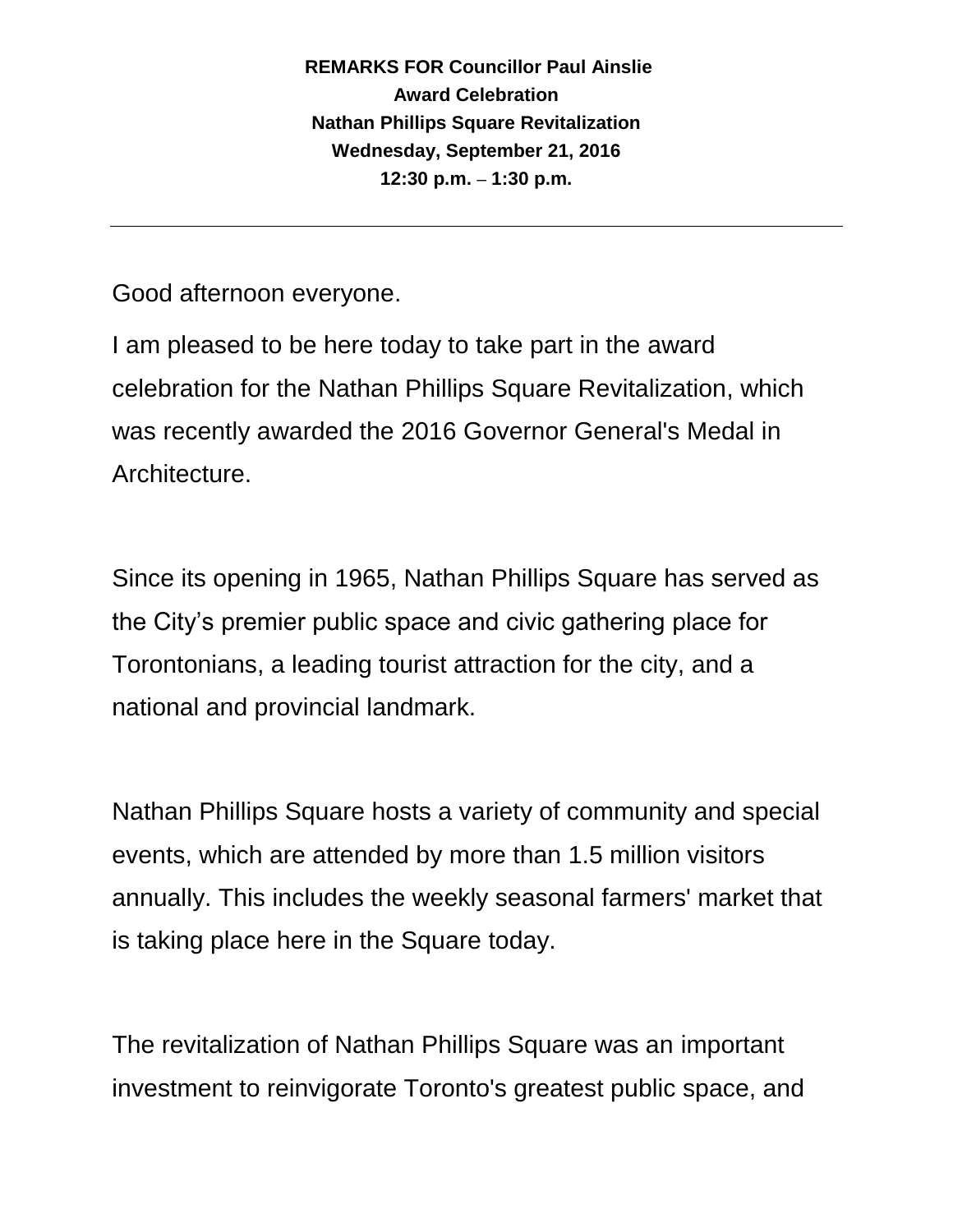create a more functional, environmentally sustainable meeting place for residents and tourists.

Future generations will be able to enjoy Toronto's heritage enhanced in this modernized form that embodies openness, democracy and community.

The revitalized Square includes:

- A versatile new Theatre Stage with an elegant roof canopy, wide stairs leading to the elevated walkway and performance support space below grade;
- a Skate Pavilion and Concession at the southwest corner of the Square, with skate rental and changeroom space, rink support facilities, a food concession, public washrooms and a generous roof terrace overlooking the Square;
- a redesigned landscape along the edges of the Square and the west side, with an increased number and variety of trees, mixed tree species and innovative and improved soil planting;
- a larger and enhanced Peace Garden in the western landscaped area of the Square;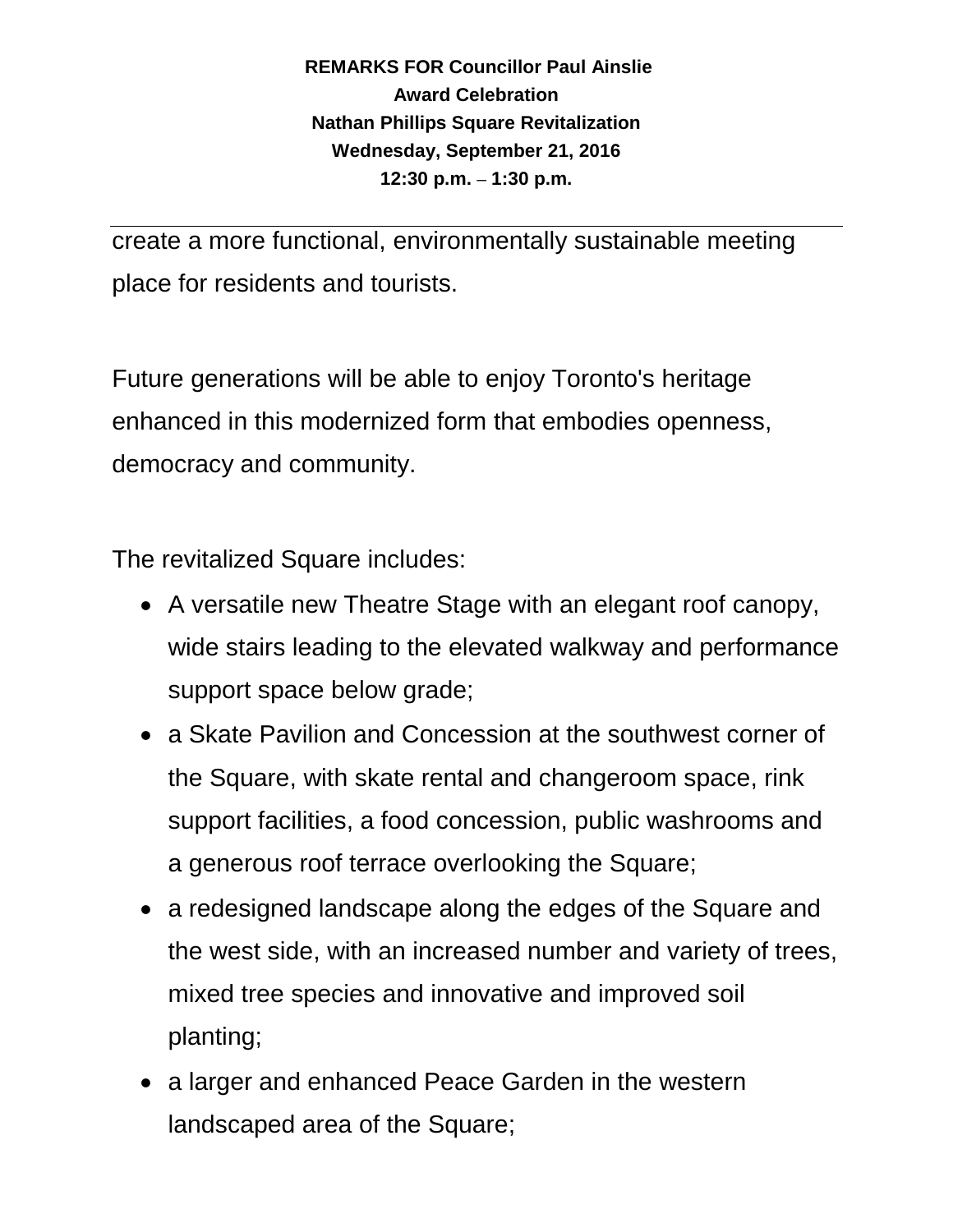- the creation of a new green roof on the City Hall podium roof, with extensive landscaped gardens, a courtyard framing the Council Chamber and a podium terrace;
- new planting and landscape surfaces for the Queen Street forecourt to encourage the flow of pedestrians into the Square;
- improved overhead walkway connections to the second levels of the skate pavilion; and
- a seasonal "disappearing" water fountain feature in the centre of the Square, which will consist of nine fountain jets providing cooling and adding a playful element to the Square, while allowing the full range of activities to take place on the Square uninterrupted.

I am happy to have with us here today a number of key people who helped in the planning, design and completion of this ambitious and important project.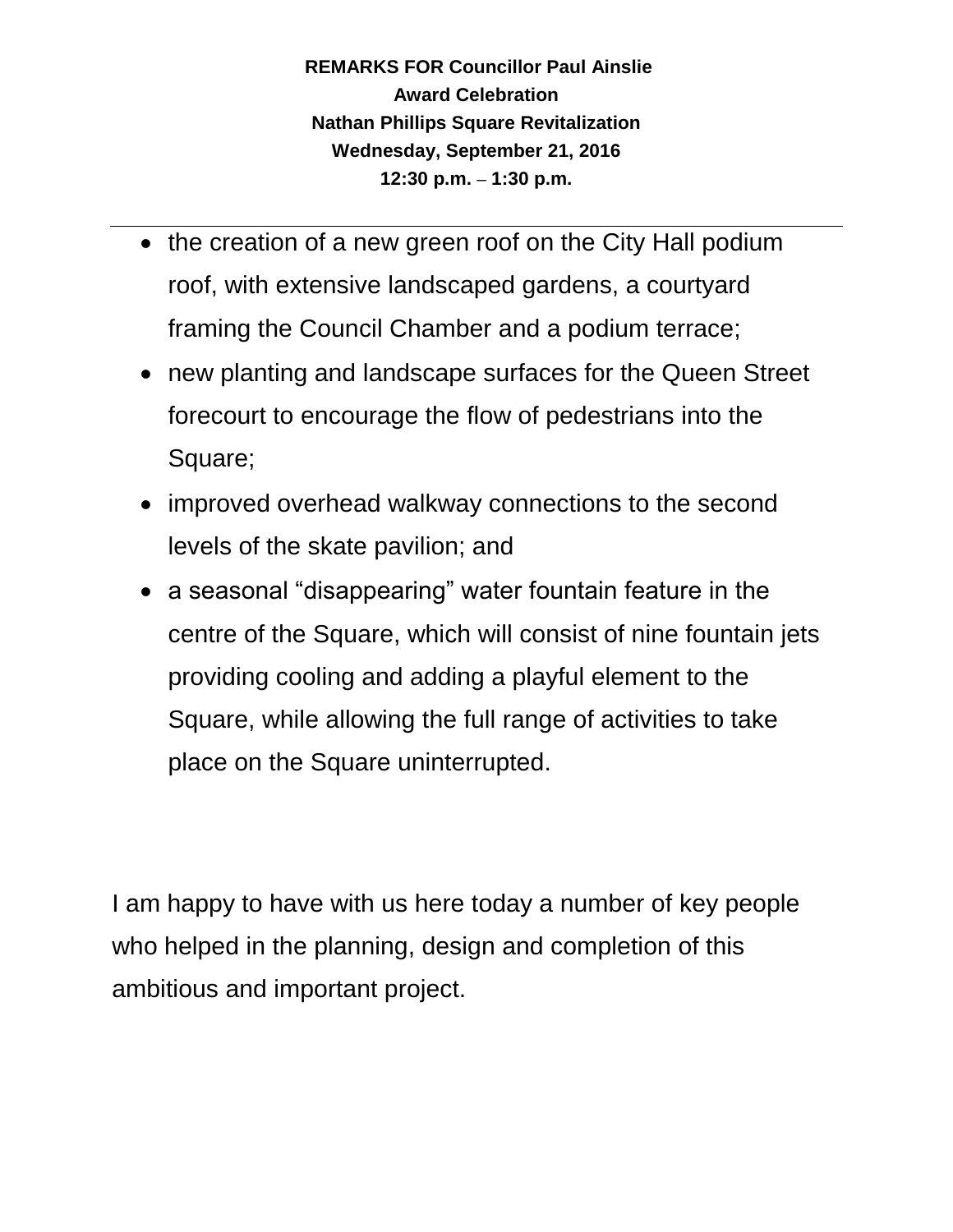From the City of Toronto, we have the Chief Corporate Officer Josie Scioli, whose team led the project management of the revitalization.

From the Nathan Phillips Square Advisory Committee, we have the Chair, Scott Mullin, who provided advice to City staff on matters related to the revitalization project.

And from PLANT Architect, and Perkins + Will Canada, the project's lead architects, we have Chris Pommer and Andrew Frontini, who were presented with the 2016 Governor General's Medal in Architecture yesterday during a ceremony at Rideau Hall.

The Governor General's Award in Architecture recognizes outstanding achievement in recently built projects by Canadian architects, and the Nathan Phillips Square Revitalization design was one of only twelve projects selected from across Canada to be presented with this prestigious award.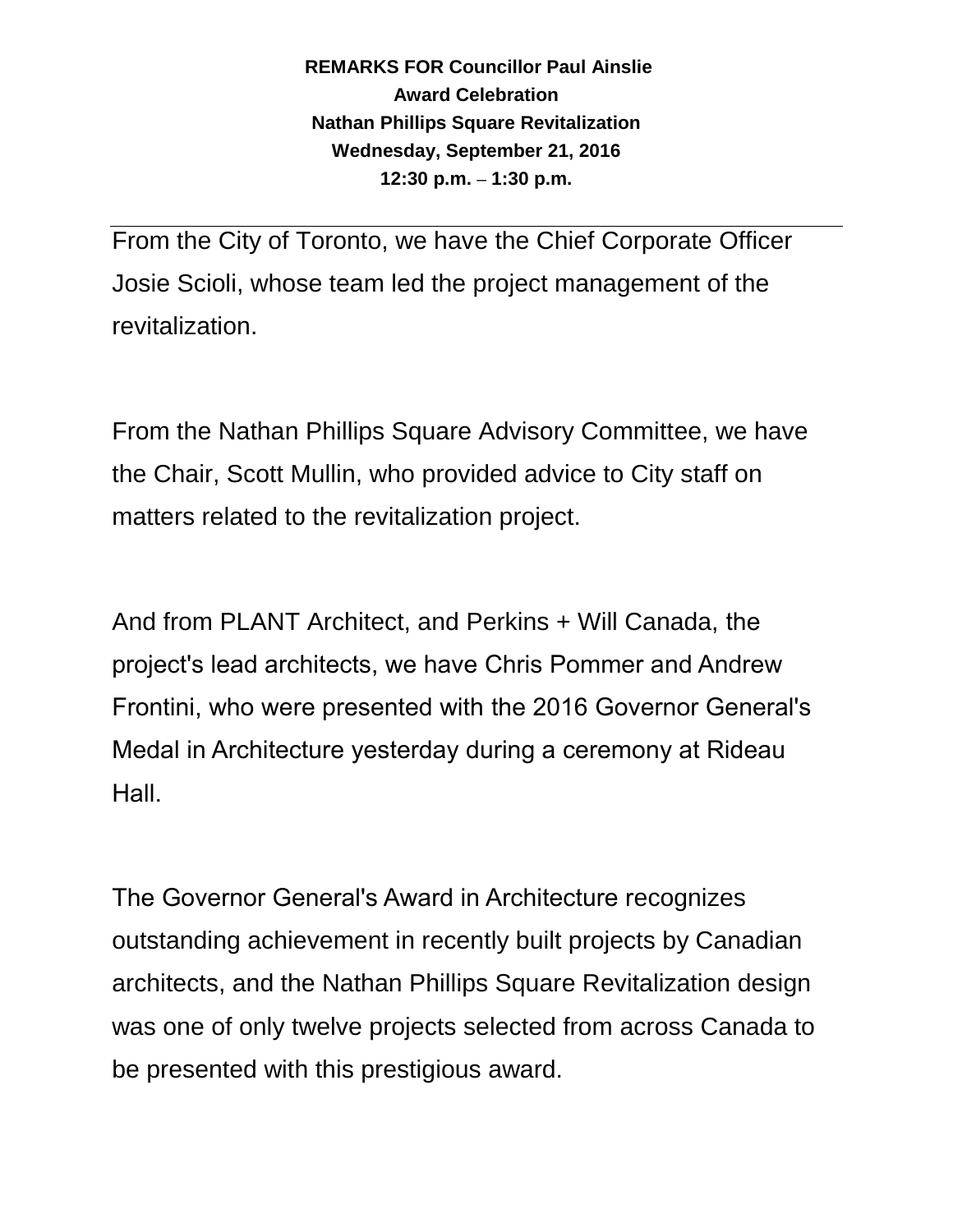This award tops off a long list of awards that the project has received, including the National Urban Design Award, the Canadian Society of Landscape Architects National and Regional Award of Excellence, the Green GOOD design Award, the Green Roofs for Healthy Cities Award of Excellence, the Design Exchange Silver Award, and the Toronto Urban Design Award of Excellence.

On behalf of my fellow members of Council I would like to thank you for your excellent work at revitalizing this important public square and design a square that where Torontonians and visitors from around the world gather, share memories and come together to celebrate community.

I would also like to thank the organizers and participants of today's event, and I hope that you enjoy the remainder of today's celebration.

Thank you.